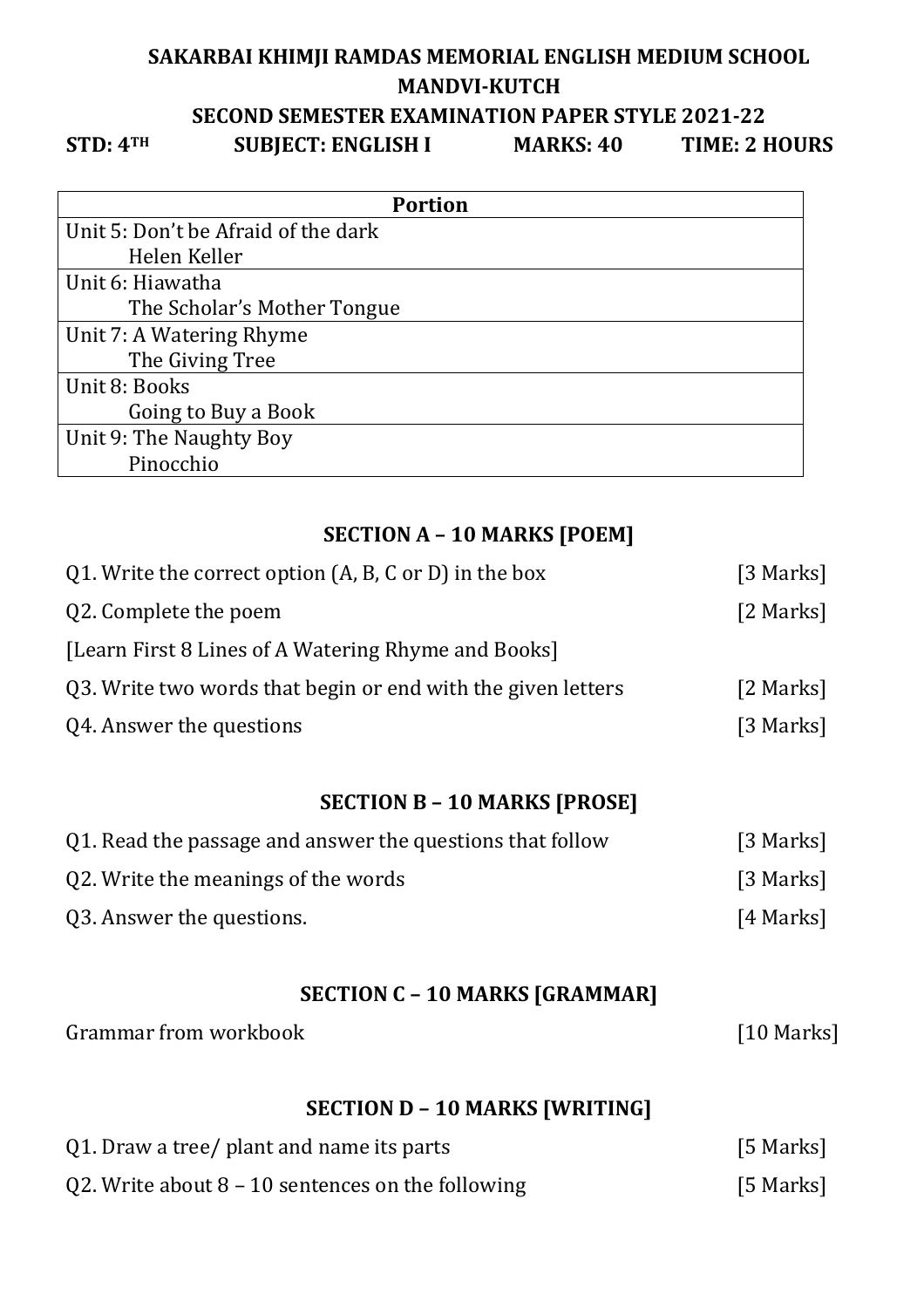## **SAKARBAI KHIMJI RAMDAS MEMORIAL ENGLISH MEDIUM SCHOOL**

#### **MANDVI-KUTCH**

## **SECOND SEMESTER EXAM PAPER STYLE 2021-22 STD: 4TH SUBJECT: ENGLISH II MARKS : 40 TIME: 2HRS**

| <b>Portion</b>                            |                                      |  |  |  |
|-------------------------------------------|--------------------------------------|--|--|--|
| Ch <sub>6</sub> . Parts of Speech         | Ch <sub>19</sub> . Adverbs           |  |  |  |
| Ch <sub>12</sub> . Adjectives             | Ch <sub>20</sub> . Prepositions      |  |  |  |
| Ch 13. Degrees of Comparison              | Ch <sub>21</sub> . Conjunctions      |  |  |  |
| Ch14. Articles                            | Ch22. Comprehension                  |  |  |  |
| Ch <sub>15</sub> . Pronouns               | Ch <sub>24</sub> . Paragraph Writing |  |  |  |
| Ch 16. Verbs                              | Ch <sub>26</sub> . Letter Writing    |  |  |  |
| Ch <sub>17</sub> . Tenses                 | Ch27. Poster                         |  |  |  |
| Ch <sub>18</sub> . Subject-Verb Agreement | Ch <sub>29</sub> . Listen and Speak  |  |  |  |

#### **SECTION A – 10 MARKS**

| Q1. Underline the adjectives in the following sentences and circle the nouns they |           |  |  |  |
|-----------------------------------------------------------------------------------|-----------|--|--|--|
| describe                                                                          | [2 Marks] |  |  |  |
| Q2. Complete the table based on comparison                                        | [2 Marks] |  |  |  |
| Q3. Rewrite the following sentences using pronouns where possible                 | [3 Marks] |  |  |  |
| Q4. Define                                                                        | [3 Marks] |  |  |  |

#### **SECTION B – 10 MARKS**

| Q1. Fill in the blanks with a, an or the                                                 | [2 Marks] |
|------------------------------------------------------------------------------------------|-----------|
| Q2. Fill in the blanks with the proper verb form of verb given in the brackets [2 Marks] |           |
| Q3. Write the plural for the following sentences                                         | [3 Marks] |
| Q4. Underline the adverbs and write their kinds                                          | [3 Marks] |

## **SECTION C – 10 MARKS**

| Q1. Look at this picture and fill in the blanks with suitable prepositions | [5 Marks] |
|----------------------------------------------------------------------------|-----------|
| Q2. Comprehension                                                          | [5 Marks] |

#### **SECTION D – 10 MARKS**

| Q1. Join the following sentences with suitable conjunctions | [5 Marks] |
|-------------------------------------------------------------|-----------|
| Q2. Poster                                                  | [5 Marks] |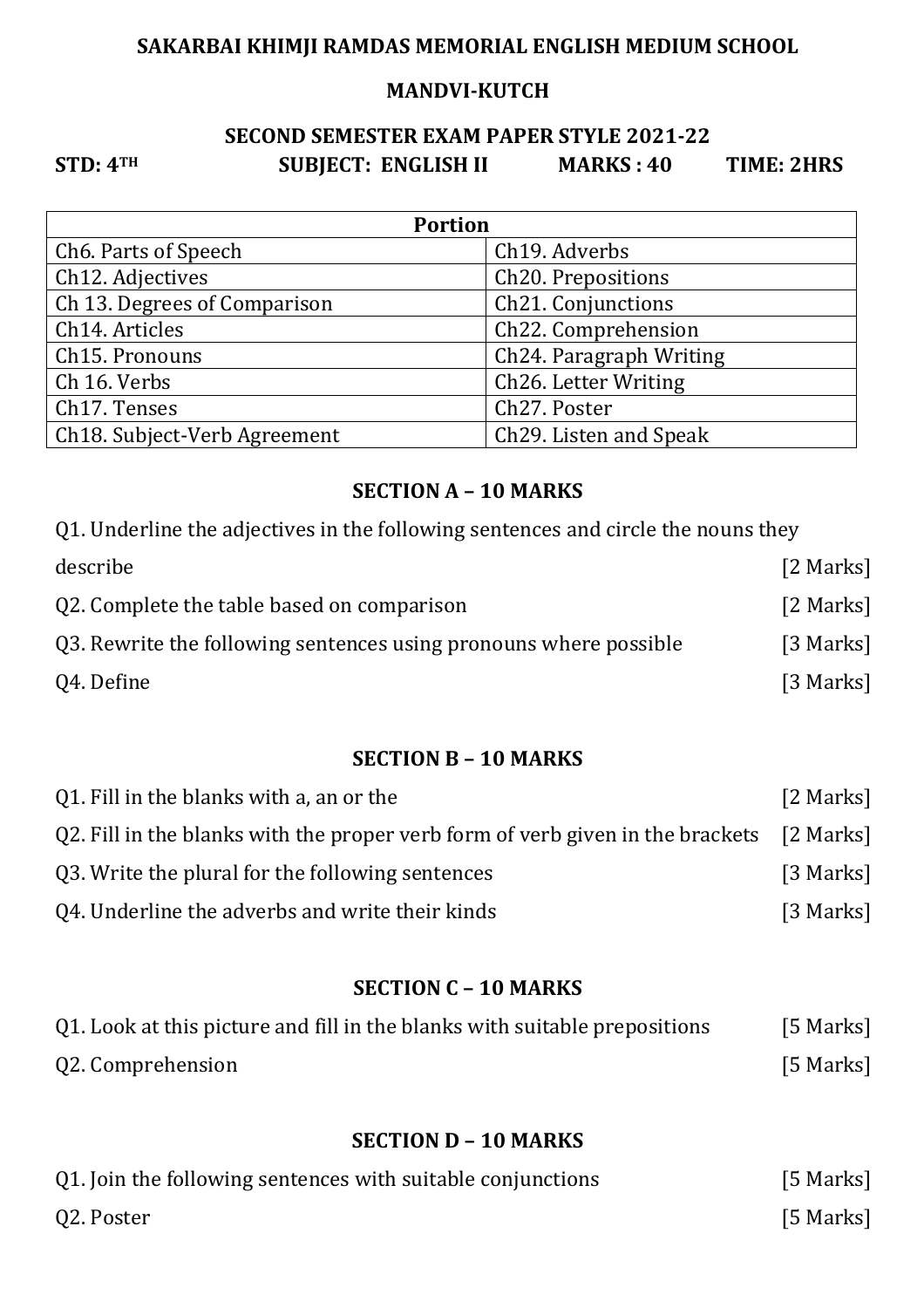# **SAKARBAI KHIMJI RAMDAS MEMORIAL ENGLISH MEDIUM SCHOOL MANDVI-KUTCH**

| SECOND SEMESTER EXAMINATION (2021-22) |  |
|---------------------------------------|--|
|                                       |  |

| <b>CLASS: IV</b> |                | <b>SUBJECT: ENV</b> |     |    | <b>MARK: 40</b> | TIMES: 2HRS  |  |
|------------------|----------------|---------------------|-----|----|-----------------|--------------|--|
|                  | <b>Section</b> |                     | В   |    |                 | <b>TOTAL</b> |  |
|                  | <b>Marks</b>   | 10                  | 1 N | 10 | <b>10</b>       | 40           |  |

| <b>Chapters</b> | <b>Chapter Name</b>         |
|-----------------|-----------------------------|
| Chapter 13      | A River's Journey           |
| Chapter 14      | Raju's farm                 |
| Chapter 15      | <b>From Market to Home</b>  |
| Chapter 16      | A Busy Month                |
| Chapter 17      | Tejal in Ahmedabad          |
| Chapter 18      | Water from Different places |
| Chapter 19      | Let's Eat together          |
| Chapter 20      | Food and Fun                |
| Chapter 21      | The World in My Home        |
| Chapter 22      | Patola                      |
| Chapter 23      | Home and Abroad             |
| Chapter 24      | <b>Spicy Riddles</b>        |
| Chapter 25      | My District                 |

#### **SECTION A**

Q1. Choose the correct option from those given below and write its index-letter in the box. [4 Marks]

| Q 2. Fill in the blanks.                                      | [3 Marks]   |
|---------------------------------------------------------------|-------------|
| Q 3. Look at the pictures and answer the following questions. | $[3$ marks] |

### **SECTION B**

| Q 4. Match the columns.                                                             | [3 Marks] |
|-------------------------------------------------------------------------------------|-----------|
| Q 5. Put a mark in front of the statements that are true and in front of those that |           |
| are false.                                                                          | [4 Marks] |
| Q 6. Classify the following as asked.                                               | [3 Marks] |
| <b>SECTION C</b>                                                                    |           |
| Q 7. Do as directed.                                                                | [6 Marks] |
| Q 8. Name the following.                                                            | (4 Marks) |
| <b>SECTION D</b>                                                                    |           |
| Q 9. Answer the following questions in one or two sentences.                        | [6 Marks] |
| Q 10. Answer the following questions.                                               | [4 Marks] |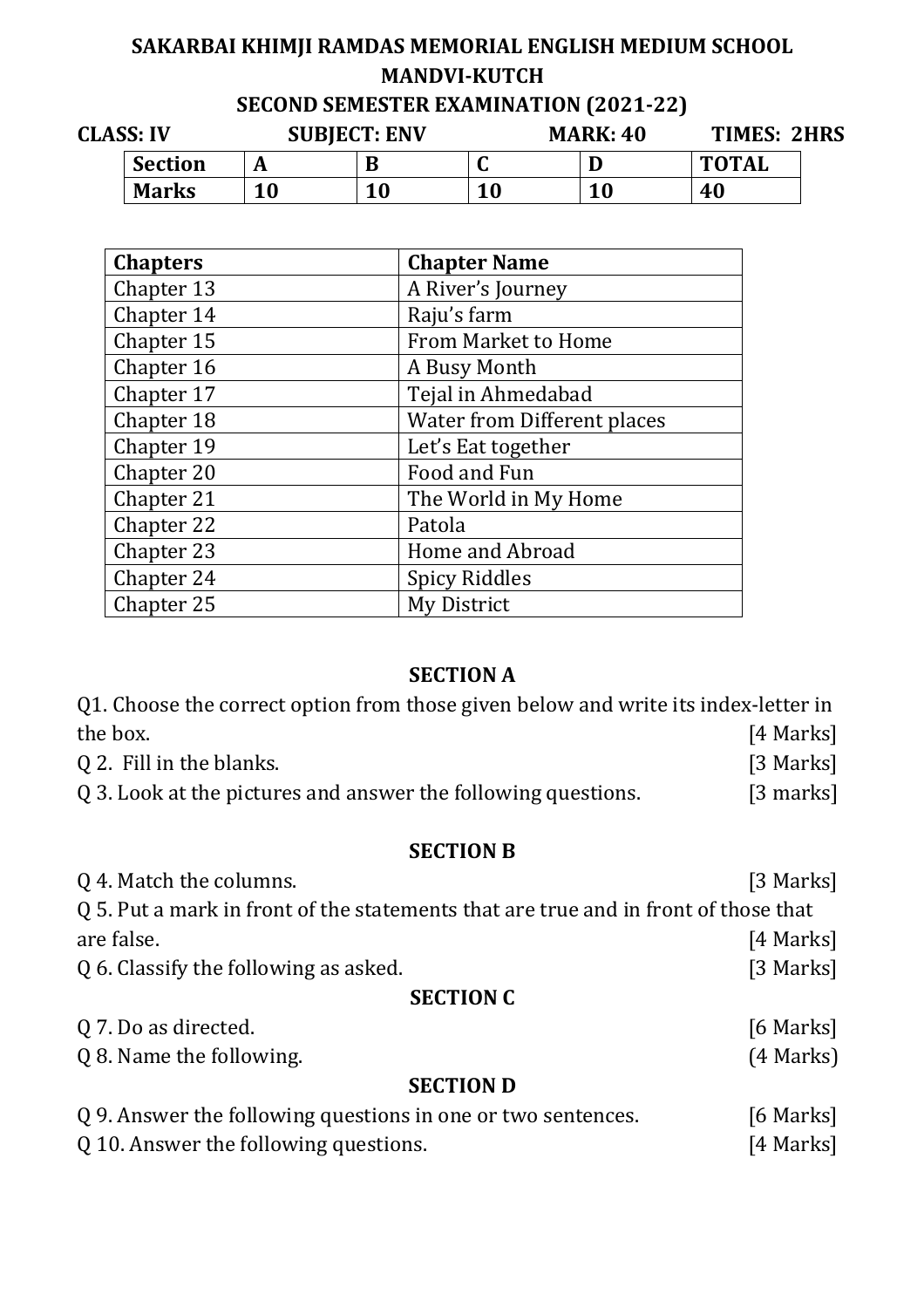| SAKARBAI KHIMJI RAMDAS MEMORIAL ENGLISH MEDIUM SCHOOL,<br><b>MANDVI-KUTCH</b> |                                                            |                  |                    |
|-------------------------------------------------------------------------------|------------------------------------------------------------|------------------|--------------------|
|                                                                               | <b>SECOND SEMESTER EXAMINATION 2021-22</b>                 |                  |                    |
| <b>CLASS: IV</b>                                                              | <b>SUBJECT: GUJARATI</b>                                   | <b>MARKS: 40</b> | <b>TIME: 2 HRS</b> |
|                                                                               |                                                            |                  |                    |
|                                                                               |                                                            |                  |                    |
| પાઠ-11 થી 20 અને પુનરાવર્તન-2                                                 |                                                            |                  |                    |
|                                                                               |                                                            |                  |                    |
|                                                                               |                                                            |                  |                    |
|                                                                               | <b>SECTION-A</b>                                           |                  |                    |
| પ્રશ્ન-1(અ) નીચેની કાવ્ય પંક્તિઓ પૂર્ણ કરો.                                   |                                                            |                  | $[4 \sqrt{2}$ ણુ   |
|                                                                               |                                                            |                  |                    |
|                                                                               | (બ) કૌંસમાંથી યોગ્ય શબ્દ પસંદ કરી ખાલી જગ્યા પૂરો:         |                  | $[3 \sqrt{2}$      |
|                                                                               |                                                            |                  |                    |
|                                                                               |                                                            |                  |                    |
|                                                                               |                                                            |                  |                    |
|                                                                               |                                                            |                  |                    |
| (ક) આડા- અવળા શબ્દો ગોઠવી વાક્યો બનાવો:                                       |                                                            |                  | [3 ગુણ]            |
|                                                                               | <b>SECTION-B</b>                                           |                  |                    |
|                                                                               |                                                            |                  |                    |
|                                                                               | પ્રશ્ન-2 (અ) નીચેના પ્રશ્નોના ઉતર એક શબ્દમાં લખો.          |                  | [4 ગુણ]            |
|                                                                               |                                                            |                  |                    |
| (બ) કોઠામાંથી પ્રાણીઓનાંનામ શોધી                                              | કરો તથા                                                    | માં લખો.         | [3ગુણ]             |
|                                                                               |                                                            |                  |                    |
|                                                                               |                                                            |                  |                    |
| (ક) નમૂના પ્રમાણે શબ્દો બનાવો:                                                |                                                            |                  | [3 ગુણ]            |
|                                                                               | <b>SECTION -C</b>                                          |                  |                    |
|                                                                               |                                                            |                  |                    |
|                                                                               | પ્રશ્ન-3(અ) નીચે કૌસમાં વડના ભાગ દર્શાવ્યા છે. તે ચિત્રમાં | માં લખો.         | [5 ગુણ]            |
|                                                                               |                                                            |                  |                    |
|                                                                               |                                                            |                  |                    |
| (બ)નીચેના વાક્યો કોણ બોલે છે તે લખો.                                          |                                                            |                  | [3 ગુણ]            |
|                                                                               |                                                            |                  |                    |
|                                                                               |                                                            |                  |                    |
| (ક) શબ્દ પરથી વાકય બનાવો                                                      |                                                            |                  | $[2 \; 3 \; 3]$    |

# **SECTION –D**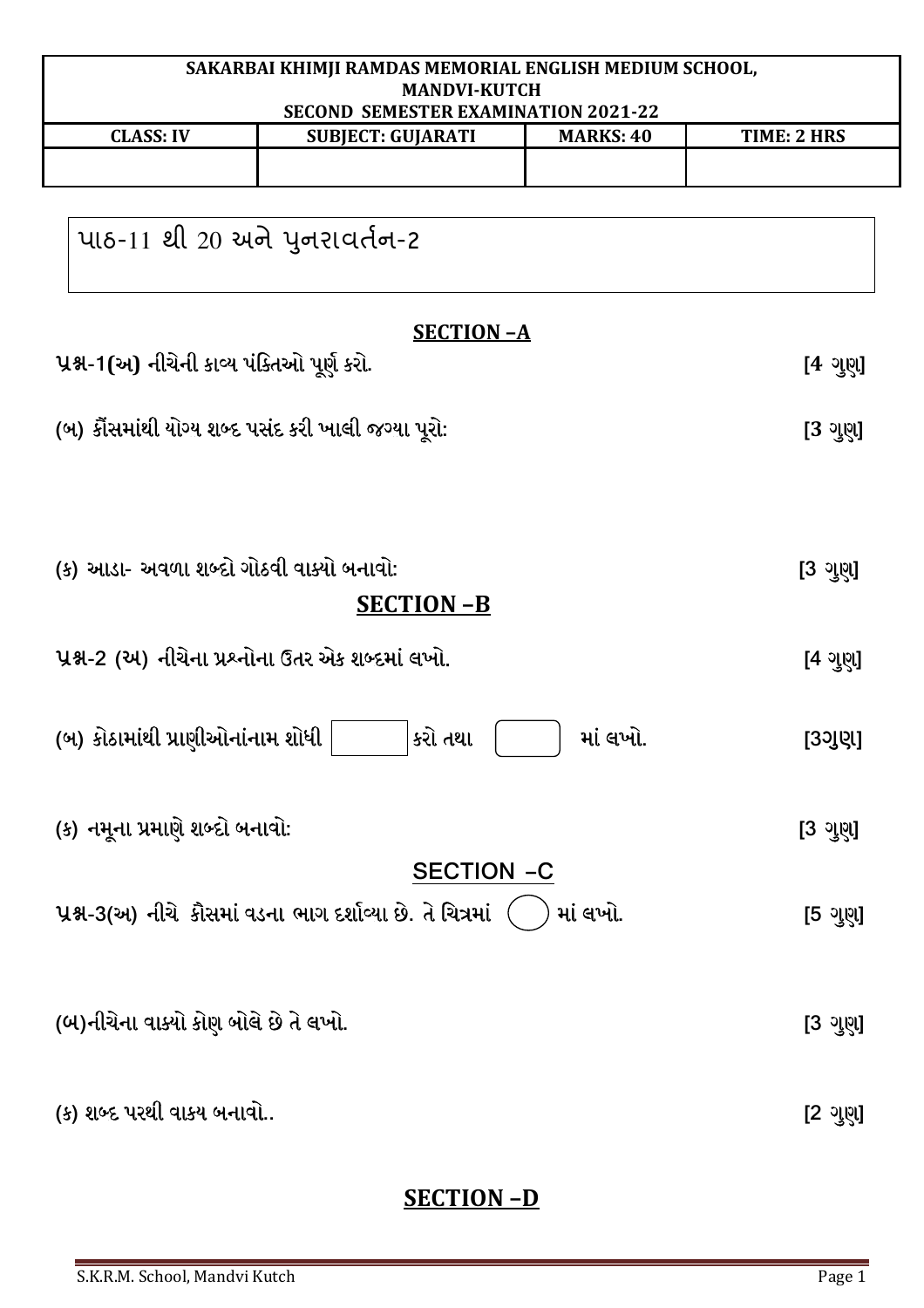$\,$ પ્રશ્ન-4 (અ)નીચેના વિધાનોમાં ખરા વિધાન સામે √ ની અને ખોટા વિધાન સામે  $\,$  X ની નિશાની કરો. [3 ગુણ]

(બ) તહેવાર ને લગતા ચાર શબ્દો 
$$
\bigcirc
$$
 માં લખો.

 **(**ક**) !"#"\$% к'( પ \*к +,-. પ/** િનબધં લખો. **[** ગણુ **]**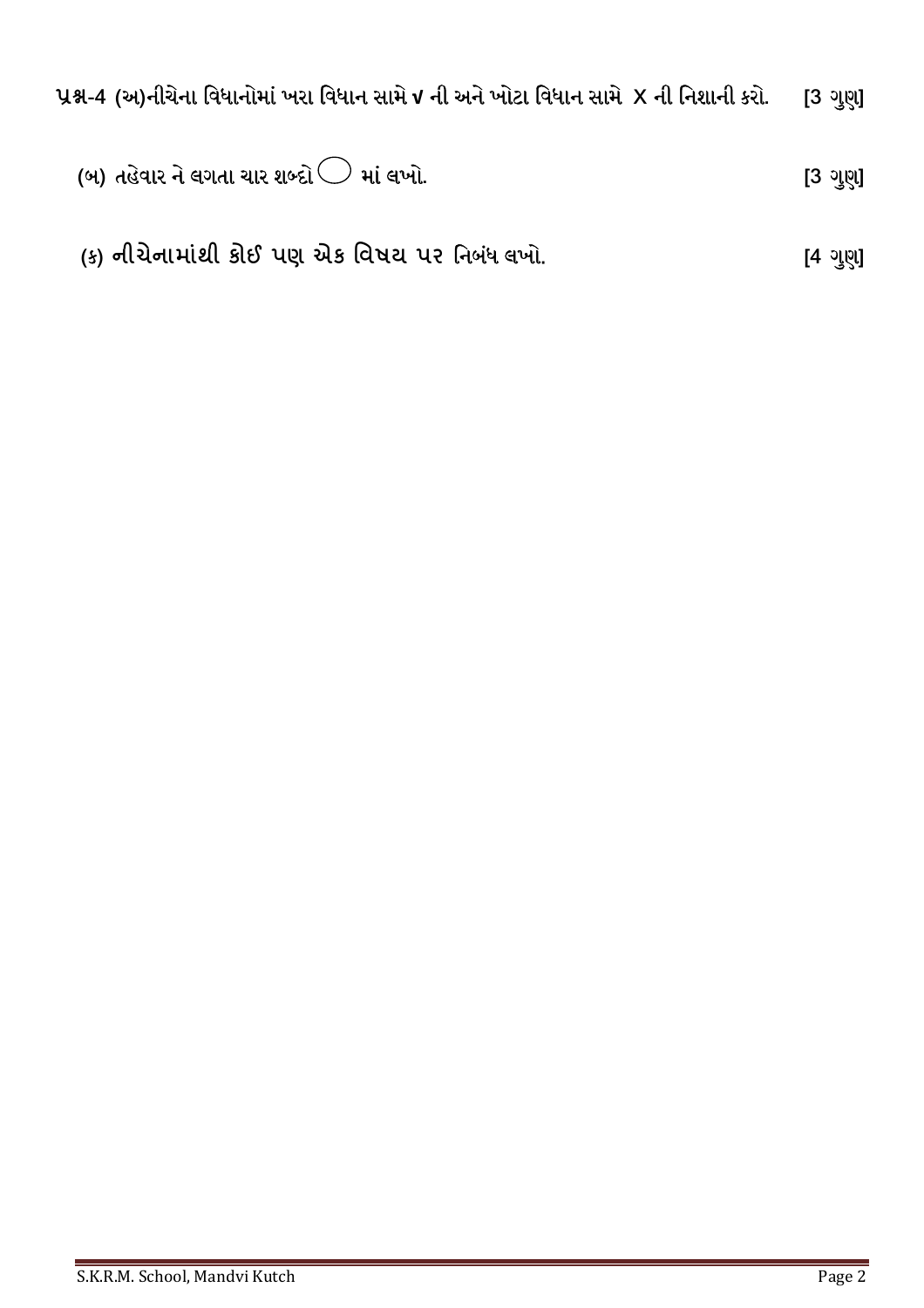| SAKARBAI KHIMJI RAMDAS MEMORIAL SCHOOL, MANDVI-KUTCH<br><b>SECOND SEMESTER EXAMINATION 2021-22</b> |                                                                             |                  |                    |
|----------------------------------------------------------------------------------------------------|-----------------------------------------------------------------------------|------------------|--------------------|
| <b>CLASS: IV</b>                                                                                   | <b>SUBJECT: HINDI</b>                                                       | <b>MARKS: 40</b> | <b>TIME: 2 HRS</b> |
|                                                                                                    |                                                                             |                  |                    |
| <b>As per Second Semester book</b>                                                                 |                                                                             |                  |                    |
|                                                                                                    | <b>SECTION-A</b>                                                            |                  |                    |
|                                                                                                    | प्रश्न-1(अ)कोष्ठकमें से उचित शब्द चुनकर खाली जगह भरिए                       |                  | $[4 \t{mm}]$       |
|                                                                                                    | (ब)सही विधान के सामने $\mid \; \sqrt{\; \;}$ का चिह्न और गलत विधान के सामने | $\overline{X}$   | ∣का चिह्न कीजिए:   |
|                                                                                                    |                                                                             |                  | $[3 \t{rr}$        |
|                                                                                                    |                                                                             |                  |                    |
| (क) उदाहरण अनुसार विरुद्धार्थी शब्द लिखिए:                                                         |                                                                             |                  | [3 गुण]            |
|                                                                                                    |                                                                             |                  |                    |
| प्रश्न-2(अ) सही वाक्यांश चुनकर लिखिए:                                                              | <b>SECTION -B</b>                                                           |                  | [4 गुण]            |
|                                                                                                    | <b>(ब</b> )  निम्नलिखित हिन्दी शब्दों के अंग्रेजी नाम लिखिए ।               |                  | [3 गुण]            |
|                                                                                                    |                                                                             |                  |                    |
| (क) अंको के पास उनके सही शब्द लिखिए :                                                              |                                                                             |                  | [3 गुण]            |
|                                                                                                    | <b>SECTION-C</b>                                                            |                  |                    |
| प्रश्न-३(अ) निम्नलिखित प्रश्नो के उतर लिखिए :                                                      |                                                                             |                  | [4 गुण]            |
|                                                                                                    |                                                                             |                  |                    |
|                                                                                                    |                                                                             |                  |                    |
| <b>(ब)</b> समझिए और लिखि <b>ए</b> :                                                                |                                                                             |                  | [3 गुण]            |
|                                                                                                    | (क)  चित्र देखकर खाली जगह में  'यह '  या 'वह' शब्द लिखिए ।                  |                  | $[3 \t{y}$ ण]      |
|                                                                                                    |                                                                             |                  |                    |
|                                                                                                    | <b>SECTION-D</b>                                                            |                  |                    |
| प्रश्न-४(अ)लिंग बदलिए :                                                                            |                                                                             |                  | [ $2 \sqrt{3}$     |
|                                                                                                    | (ब) कौन कहाँ रहता हैं? सही शब्द चुनकर खाली जगह में लिखिए:                   |                  | [3 गुण]            |
|                                                                                                    |                                                                             |                  |                    |
|                                                                                                    | (क) निम्नलिखित विषयों में से किसी एक विषय पर निबंध  लिखिए :                 |                  | [5 गुण]            |
|                                                                                                    |                                                                             |                  |                    |

*Best of Luck*